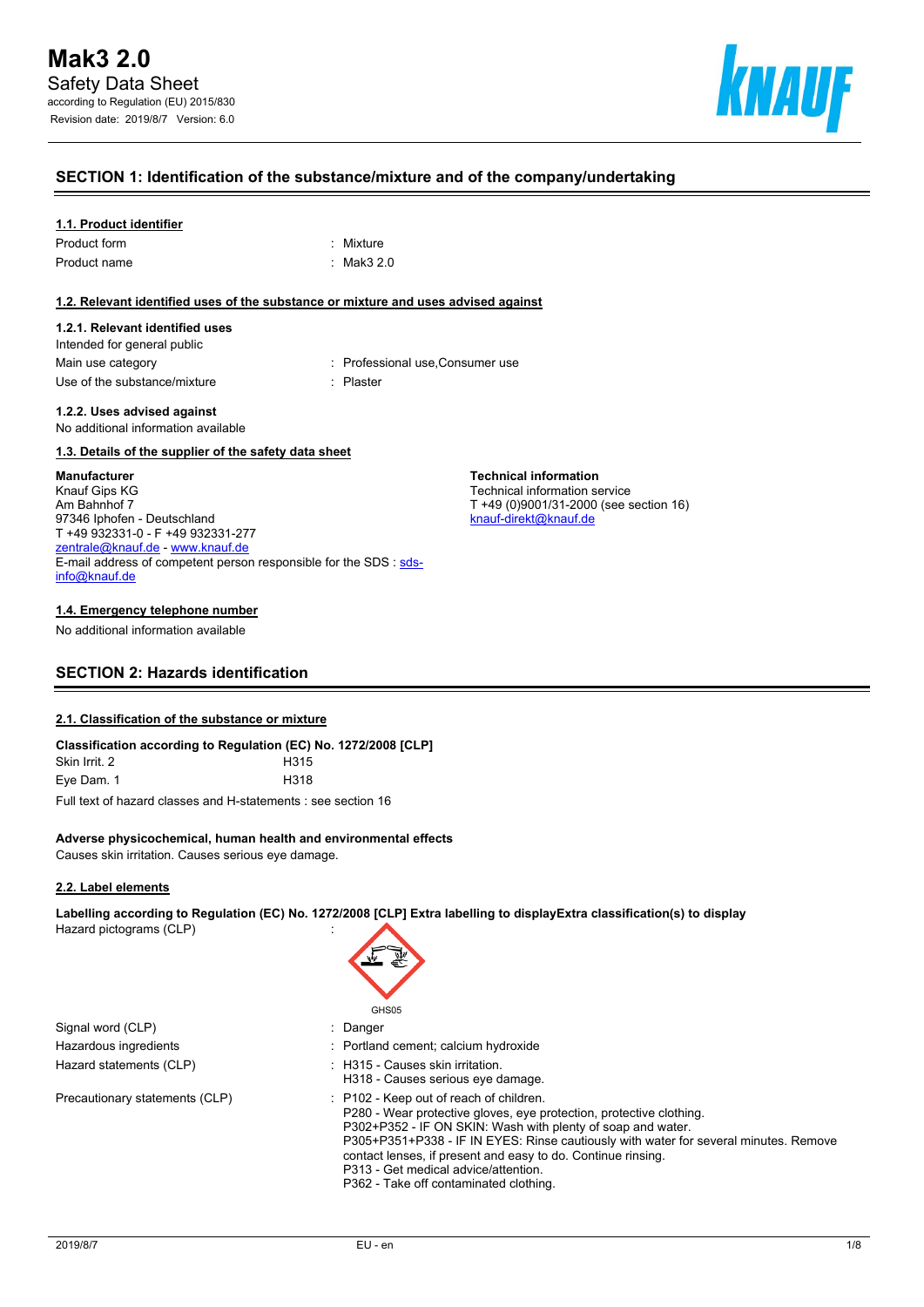Safety Data Sheet

according to Regulation (EU) 2015/830



## **2.3. Other hazards**

No additional information available

## **SECTION 3: Composition/information on ingredients**

## **3.1. Substances**

Not applicable

## **3.2. Mixtures**

| Name                                                                                                 | <b>Product identifier</b>                                                                                         | %    | <b>Classification according to</b><br><b>Regulation (EC) No.</b><br>1272/2008 [CLP] |
|------------------------------------------------------------------------------------------------------|-------------------------------------------------------------------------------------------------------------------|------|-------------------------------------------------------------------------------------|
| quartz, conc respirable crystalline silica<1%<br>substance with a Community workplace exposure limit | (CAS-No.) 14808-60-7<br>(EC-No.) 238-878-4                                                                        | < 30 | Not classified                                                                      |
| calcium hydroxide                                                                                    | (CAS-No.) 1305-62-0<br>(EC-No.) 215-137-3<br>(REACH-no) 01-2119475151-45                                          | < 10 | Eye Dam. 1, H318<br>Skin Irrit. 2. H315<br>STOT SE 3, H335                          |
| Portland cement                                                                                      | (CAS-No.) 65997-15-1<br>(EC-No.) 266-043-4                                                                        | < 10 | <b>Skin Irrit. 2. H315</b><br>Eye Dam. 1, H318<br>STOT SE 3, H335                   |
| Comments                                                                                             | : Low in chromate according to EU-Regulation 1907/2006 (REACH).<br>The contained Portland cement is white cement. |      |                                                                                     |

Full text of H-statements: see section 16

## **SECTION 4: First aid measures**

| 4.1. Description of first aid measures                                          |                                                                                                                                                         |
|---------------------------------------------------------------------------------|---------------------------------------------------------------------------------------------------------------------------------------------------------|
| First-aid measures general                                                      | : Take off contaminated clothing. Wash contaminated clothing before reuse.                                                                              |
| First-aid measures after inhalation                                             | Remove person to fresh air and keep comfortable for breathing. If you feel unwell, seek medical<br>advice.                                              |
| First-aid measures after skin contact                                           | Rinse and then wash skin thoroughly with water and soap. If skin irritation occurs: Get medical<br>advice/attention.                                    |
| First-aid measures after eye contact                                            | : Rinse cautiously with water for several minutes. Remove contact lenses, if present and easy to<br>do. Continue rinsing. Call a physician immediately. |
| First-aid measures after ingestion                                              | Rinse mouth thoroughly with water. Immediately give plenty of water. Get medical<br>advice/attention.                                                   |
| 4.2. Most important symptoms and effects, both acute and delayed                |                                                                                                                                                         |
| Symptoms/effects after inhalation                                               | May cause respiratory irritation.                                                                                                                       |
| Symptoms/effects after skin contact                                             | Irritation.                                                                                                                                             |
| Symptoms/effects after eye contact                                              | Serious damage to eyes.                                                                                                                                 |
| 4.3. Indication of any immediate medical attention and special treatment needed |                                                                                                                                                         |

Treat symptomatically.

## **SECTION 5: Firefighting measures**

## **5.1. Extinguishing media**

| Suitable extinguishing media<br>Unsuitable extinguishing media | : The product is not flammable. If there is a fire close by, use suitable extinguishing agents.<br>No unsuitable extinguishing media known. |
|----------------------------------------------------------------|---------------------------------------------------------------------------------------------------------------------------------------------|
| 5.2. Special hazards arising from the substance or mixture     |                                                                                                                                             |
| Fire hazard                                                    | Not combustible.                                                                                                                            |

| Hazardous decomposition products in case of : Toxic fumes may be released.<br>fire | 11162414 | . TVOL COMBOSHDIC. |
|------------------------------------------------------------------------------------|----------|--------------------|
|                                                                                    |          |                    |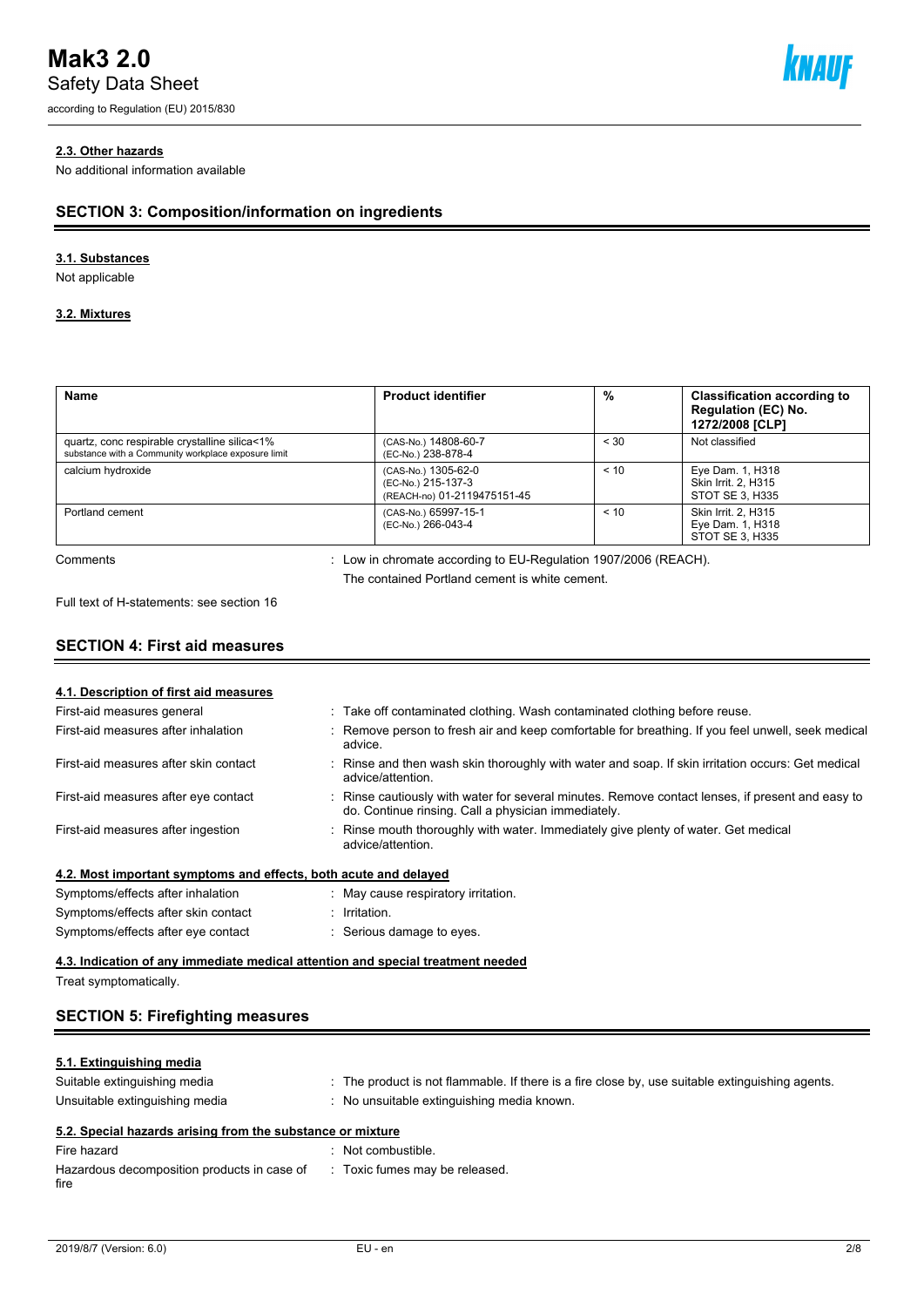according to Regulation (EU) 2015/830



#### **5.3. Advice for firefighters**

Protection during firefighting **intercontage action**: Do not attempt to take action without suitable protective equipment. Self-contained breathing apparatus. Complete protective clothing.

## **SECTION 6: Accidental release measures**

| 6.1. Personal precautions, protective equipment and emergency procedures |                                                                                                                                                                |  |  |  |
|--------------------------------------------------------------------------|----------------------------------------------------------------------------------------------------------------------------------------------------------------|--|--|--|
| General measures                                                         | : Avoid dust formation.                                                                                                                                        |  |  |  |
| 6.1.1. For non-emergency personnel                                       |                                                                                                                                                                |  |  |  |
| <b>Emergency procedures</b>                                              | Ventilate spillage area. Avoid breathing dust. Avoid contact with skin and eyes.                                                                               |  |  |  |
| 6.1.2. For emergency responders                                          |                                                                                                                                                                |  |  |  |
| Protective equipment                                                     | : Do not attempt to take action without suitable protective equipment. For further information<br>refer to section 8: "Exposure controls/personal protection". |  |  |  |
| 6.2. Environmental precautions                                           |                                                                                                                                                                |  |  |  |

Avoid release to the environment. Prevent entry to sewers and public waters. Notify authorities if product enters sewers or public waters.

## **6.3. Methods and material for containment and cleaning up**

Methods for cleaning up : Mechanically recover the product. Avoid dust formation.

## **6.4. Reference to other sections**

For further information refer to section 13. 7.1. Precautions for safe handling. 8. Exposure controls/personal protection.

## **SECTION 7: Handling and storage**

| 7.1. Precautions for safe handling                                |                                                                                                                                                                     |
|-------------------------------------------------------------------|---------------------------------------------------------------------------------------------------------------------------------------------------------------------|
| Precautions for safe handling                                     | : Ensure good ventilation of the work station. Avoid dust formation. Avoid breathing dust. Avoid<br>contact with skin and eyes. Wear personal protective equipment. |
| Hygiene measures                                                  | : Wash contaminated clothing before reuse. Do not eat, drink or smoke when using this product<br>Always wash hands after handling the product.                      |
| 7.2. Conditions for safe storage, including any incompatibilities |                                                                                                                                                                     |
| Storage conditions                                                | : Store in a well-ventilated place. Keep container tightly closed. Store in a dry, cool area.                                                                       |

## **7.3. Specific end use(s)**

No additional information available

## **SECTION 8: Exposure controls/personal protection**

#### **8.1. Control parameters**

| quartz, conc respirable crystalline silica<1% (14808-60-7) |                                 |                                                                                  |  |  |
|------------------------------------------------------------|---------------------------------|----------------------------------------------------------------------------------|--|--|
| EU                                                         | Local name                      | Silica crystaline (Quartz)                                                       |  |  |
| EU                                                         | IOELV TWA (mg/m <sup>3</sup> )  | $0,1$ mg/m <sup>3</sup> (Respirable fraction)                                    |  |  |
| EU                                                         | <b>Notes</b>                    | OEL limit below 0.05 mg/m3 of respirable silica dust.<br>(Year of adoption 2003) |  |  |
| calcium hydroxide (1305-62-0)                              |                                 |                                                                                  |  |  |
| EU                                                         | Local name                      | Calcium dihydroxide                                                              |  |  |
| EU                                                         | IOELV TWA (mg/m <sup>3</sup> )  | I mg/m <sup>3</sup> Respirable fraction                                          |  |  |
| EU                                                         | IOELV STEL (mg/m <sup>3</sup> ) | 4 mg/m <sup>3</sup> Respirable fraction                                          |  |  |

## **8.2. Exposure controls**

#### **Appropriate engineering controls:**

Ensure good ventilation of the work station.

## **Hand protection:**

Protective gloves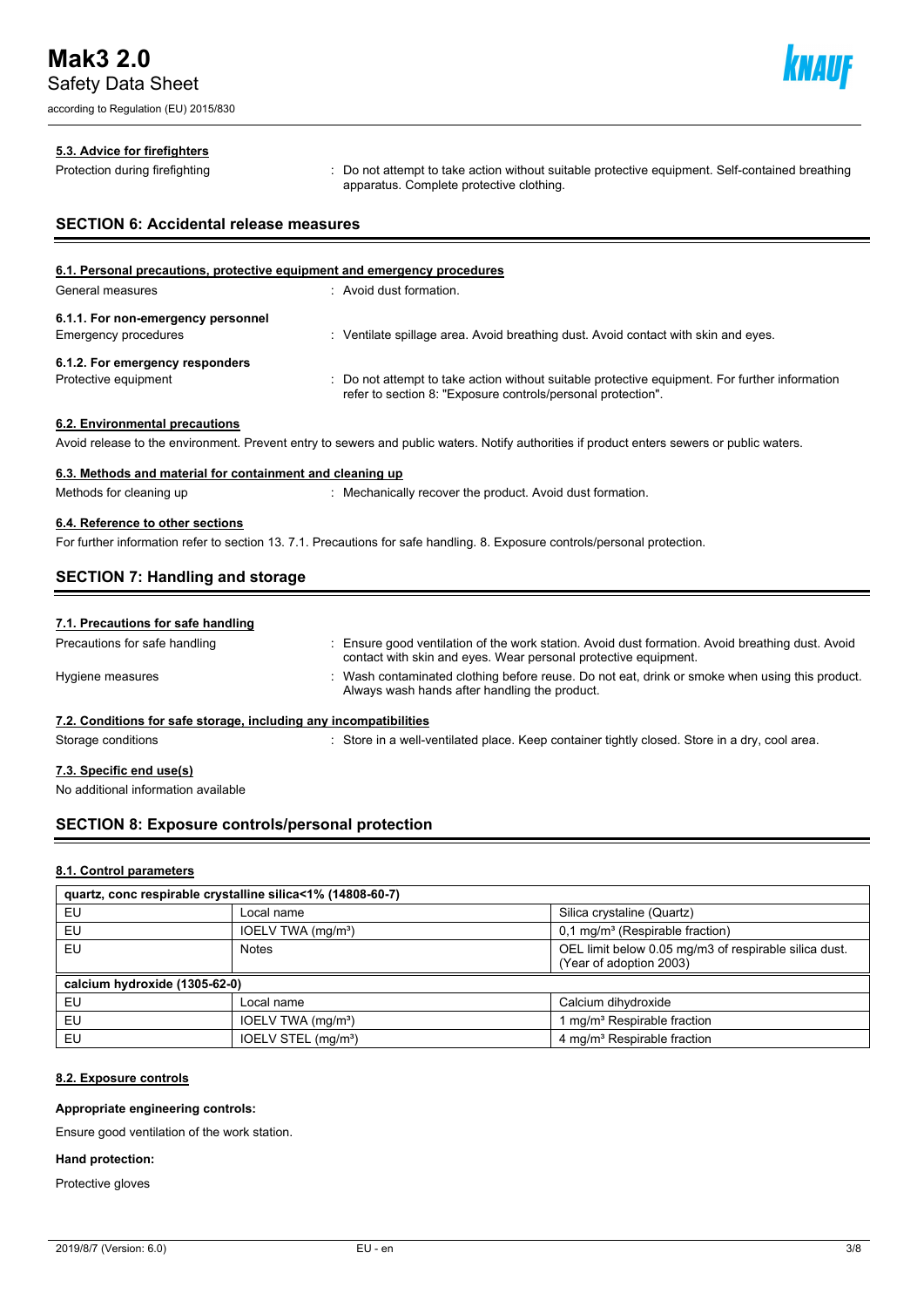

according to Regulation (EU) 2015/830

| Type | Material             | Permeation             | Thickness (mm) | Penetration | Standard |
|------|----------------------|------------------------|----------------|-------------|----------|
|      | Nitrile rubber (NBR) | $6$ ( $>$ 480 minutes) |                |             |          |

## **Eye protection:**

Protective goggles

| Type                  | Use | <b>Characteristics</b> | <b>Standard</b> |
|-----------------------|-----|------------------------|-----------------|
| Sealed safety goggles |     |                        | <b>EN 166</b>   |

#### **Skin and body protection:**

Wear suitable protective clothing

## **Respiratory protection:**

| <b>Device</b> | <b>Filter type</b> | Condition       | <b>Standard</b> |
|---------------|--------------------|-----------------|-----------------|
| Dust mask     | Type P2            | Dust protection | <b>EN 149</b>   |



#### **Environmental exposure controls:**

Avoid release to the environment.

## **SECTION 9: Physical and chemical properties**

#### **9.1. Information on basic physical and chemical properties**

| Physical state                             | Solid                        |
|--------------------------------------------|------------------------------|
| Appearance                                 | Powder.                      |
| Colour                                     | white / Grey. Various.       |
| Odour                                      | earthy.                      |
| Odour threshold                            | No data available            |
| рH                                         | No data available            |
| pH solution                                | 11 - 13 Saturated solution   |
| Relative evaporation rate (butylacetate=1) | No data available            |
| Melting point                              | No data available            |
| Freezing point                             | No data available            |
| Boiling point                              | No data available            |
| Flash point                                | No data available            |
| Auto-ignition temperature                  | No data available            |
| Decomposition temperature                  | $\approx$ 580 °C             |
| Flammability (solid, gas)                  | No data available            |
| Vapour pressure                            | No data available            |
| Relative vapour density at 20 °C           | No data available            |
| Relative density                           | No data available            |
| Solubility                                 | No data available            |
| Log Pow                                    | No data available            |
| Viscosity, kinematic                       | No data available            |
| Viscosity, dynamic                         | No data available            |
| <b>Explosive properties</b>                | No data available            |
| Oxidising properties                       | No data available            |
| <b>Explosive limits</b>                    | No data available            |
|                                            |                              |
| 9.2. Other information                     |                              |
| <b>Bulk density</b>                        | 600 - 1500 kg/m <sup>3</sup> |
|                                            |                              |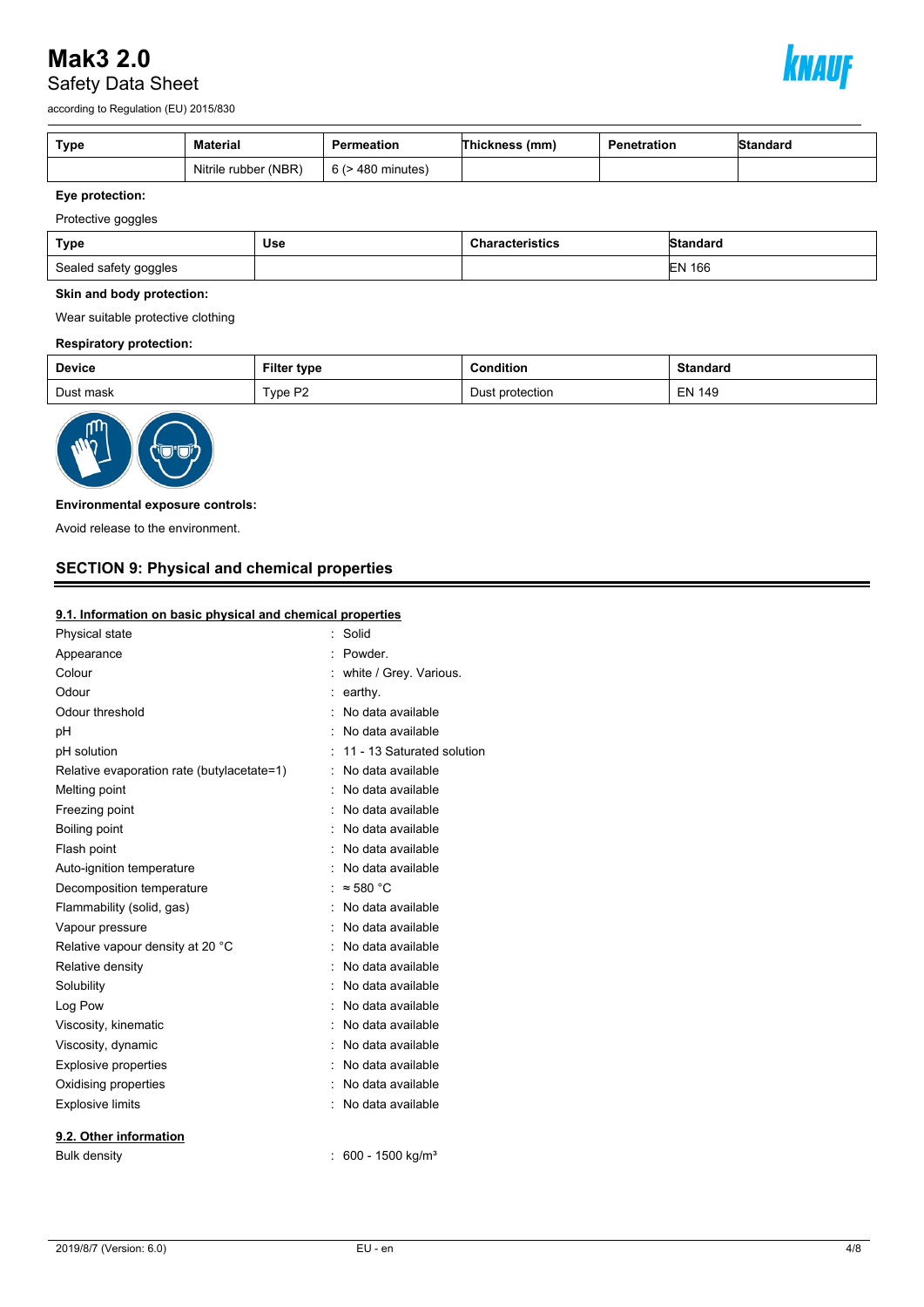according to Regulation (EU) 2015/830

## **SECTION 10: Stability and reactivity**

## **10.1. Reactivity**

The product is non-reactive under normal conditions of use, storage and transport.

#### **10.2. Chemical stability**

Stable under normal conditions.

## **10.3. Possibility of hazardous reactions**

No dangerous reactions known under normal conditions of use.

#### **10.4. Conditions to avoid**

None under recommended storage and handling conditions (see section 7).

#### **10.5. Incompatible materials**

No additional information available

## **10.6. Hazardous decomposition products**

Under normal conditions of storage and use, hazardous decomposition products should not be produced.

## **SECTION 11: Toxicological information**

## **11.1. Information on toxicological effects**

| Acute toxicity                    | Not classified<br>۰.                                                                                                     |  |  |
|-----------------------------------|--------------------------------------------------------------------------------------------------------------------------|--|--|
| calcium hydroxide (1305-62-0)     |                                                                                                                          |  |  |
| LD50 oral rat                     | > 2000 mg/kg bodyweight (OECD 425: Acute Oral Toxicity: Up-and-Down Procedure, Rat,<br>Female, Experimental value, Oral) |  |  |
| LD50 dermal rabbit                | > 2500 mg/kg bodyweight (OECD 402: Acute Dermal Toxicity, 24 h, Rabbit, Male / female,<br>Experimental value, Dermal)    |  |  |
| Skin corrosion/irritation         | : Causes skin irritation.                                                                                                |  |  |
| Serious eye damage/irritation     | Causes serious eye damage.                                                                                               |  |  |
| Respiratory or skin sensitisation | : Not classified                                                                                                         |  |  |
| Germ cell mutagenicity            | $\therefore$ Not classified                                                                                              |  |  |
| Carcinogenicity                   | : Not classified                                                                                                         |  |  |
| Reproductive toxicity             | $\therefore$ Not classified                                                                                              |  |  |
| STOT-single exposure              | Not classified                                                                                                           |  |  |
| STOT-repeated exposure            | : Not classified                                                                                                         |  |  |
| Aspiration hazard                 | $\therefore$ Not classified                                                                                              |  |  |

## **SECTION 12: Ecological information**

#### **12.1. Toxicity**

| Portland cement (65997-15-1)  |                            |  |
|-------------------------------|----------------------------|--|
| LC50 fish 1                   | > 1000 mg/l (96 h, Pisces) |  |
|                               |                            |  |
| calcium hydroxide (1305-62-0) |                            |  |

| LC50 fish 1            | 50,6 mg/l (OECD 203: Fish, Acute Toxicity Test, 96 h, Oncorhynchus mykiss, Static system,<br>Fresh water, Experimental value, GLP)            |
|------------------------|-----------------------------------------------------------------------------------------------------------------------------------------------|
| EC50 Daphnia 1         | 49,1 mg/l (OECD 202: Daphnia sp. Acute Immobilisation Test, 48 h, Daphnia magna, Static<br>system, Fresh water, Experimental value, GLP)      |
| $EC50$ 72h algae $(1)$ | 184,57 mg/l (OECD 201: Alga, Growth Inhibition Test, Pseudokirchneriella subcapitata, Static<br>system, Fresh water, Experimental value, GLP) |

## **12.2. Persistence and degradability**

| quartz, conc respirable crystalline silica<1% (14808-60-7) |                                                                                         |  |
|------------------------------------------------------------|-----------------------------------------------------------------------------------------|--|
| Persistence and degradability                              | Biodegradability: not applicable. No (test)data on mobility of the substance available. |  |
| Chemical oxygen demand (COD)                               | Not applicable                                                                          |  |
| ThOD                                                       | Not applicable                                                                          |  |

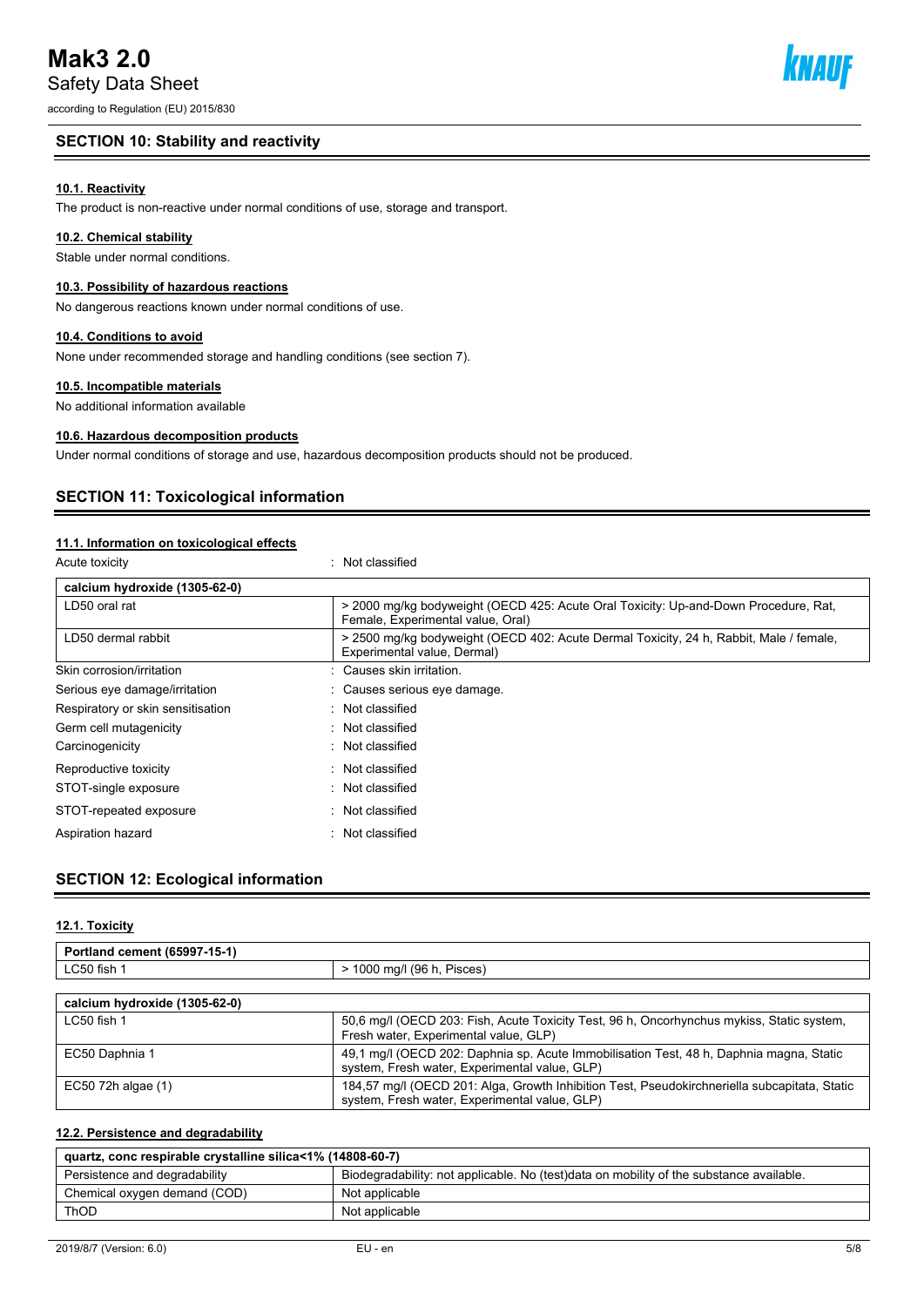according to Regulation (EU) 2015/830



| Portland cement (65997-15-1)                               |                                                       |
|------------------------------------------------------------|-------------------------------------------------------|
| Persistence and degradability                              | Biodegradability: not applicable.                     |
| Chemical oxygen demand (COD)                               | Not applicable                                        |
| ThOD                                                       | Not applicable                                        |
| BOD (% of ThOD)                                            | Not applicable                                        |
|                                                            |                                                       |
| calcium hydroxide (1305-62-0)                              |                                                       |
| Persistence and degradability                              | Biodegradability: not applicable.                     |
| Chemical oxygen demand (COD)                               | Not applicable                                        |
| ThOD                                                       | Not applicable                                        |
| BOD (% of ThOD)                                            | Not applicable                                        |
| 12.3. Bioaccumulative potential                            |                                                       |
| quartz, conc respirable crystalline silica<1% (14808-60-7) |                                                       |
| Bioaccumulative potential                                  | No bioaccumulation data available.                    |
|                                                            |                                                       |
| Portland cement (65997-15-1)                               |                                                       |
| Bioaccumulative potential                                  | Bioaccumulation: not applicable.                      |
| calcium hydroxide (1305-62-0)                              |                                                       |
| Bioaccumulative potential                                  | Not bioaccumulative.                                  |
| 12.4. Mobility in soil                                     |                                                       |
| quartz, conc respirable crystalline silica<1% (14808-60-7) |                                                       |
| Ecology - soil                                             | Low potential for mobility in soil.                   |
| Portland cement (65997-15-1)                               |                                                       |
| Ecology - soil                                             | No (test)data on mobility of the substance available. |
| calcium hydroxide (1305-62-0)                              |                                                       |
| Ecology - soil                                             | Adsorbs into the soil.                                |
| . <b>. .</b>                                               |                                                       |

## **12.5. Results of PBT and vPvB assessment**

| Component                                                           |                                                                                                                                                                                 |
|---------------------------------------------------------------------|---------------------------------------------------------------------------------------------------------------------------------------------------------------------------------|
| quartz, conc respirable crystalline silica<1%<br>$(14808 - 60 - 7)$ | This substance/mixture does not meet the PBT criteria of REACH regulation, annex XIII<br>This substance/mixture does not meet the vPvB criteria of REACH regulation, annex XIII |
| Portland cement (65997-15-1)                                        | This substance/mixture does not meet the PBT criteria of REACH requlation, annex XIII<br>This substance/mixture does not meet the vPvB criteria of REACH regulation, annex XIII |
| calcium hydroxide (1305-62-0)                                       | This substance/mixture does not meet the PBT criteria of REACH regulation, annex XIII<br>This substance/mixture does not meet the vPvB criteria of REACH regulation, annex XIII |

## **12.6. Other adverse effects**

No additional information available

## **SECTION 13: Disposal considerations**

#### **13.1. Waste treatment methods**

| Regional legislation (waste)               | Disposal must be done according to official regulations.                                                                                                         |
|--------------------------------------------|------------------------------------------------------------------------------------------------------------------------------------------------------------------|
| Waste treatment methods                    | Dispose of contents/container in accordance with licensed collector's sorting instructions.                                                                      |
| Product/Packaging disposal recommendations | Empty the packaging completely prior to disposal. Dirty containers cannot be handled as<br>normal waste.                                                         |
| European List of Waste (LoW) code          | $\therefore$ 17 09 03 <sup>*</sup> - other construction and demolition wastes (including mixed wastes) containing<br>dangerous substances<br>17 01 01 - concrete |

## **SECTION 14: Transport information**

| In accordance with ADR / RID / IMDG / IATA / ADN |                |                |                |                |
|--------------------------------------------------|----------------|----------------|----------------|----------------|
| <b>ADR</b>                                       | <b>IMDG</b>    | <b>IATA</b>    | <b>ADN</b>     | <b>RID</b>     |
| 14.1. UN number                                  |                |                |                |                |
| Not applicable                                   | Not applicable | Not applicable | Not applicable | Not applicable |
| 14.2. UN proper shipping name                    |                |                |                |                |
| Not applicable                                   | Not applicable | Not applicable | Not applicable | Not applicable |
| 2019/8/7 (Version: 6.0)                          | $EU - en$      |                |                | 6/8            |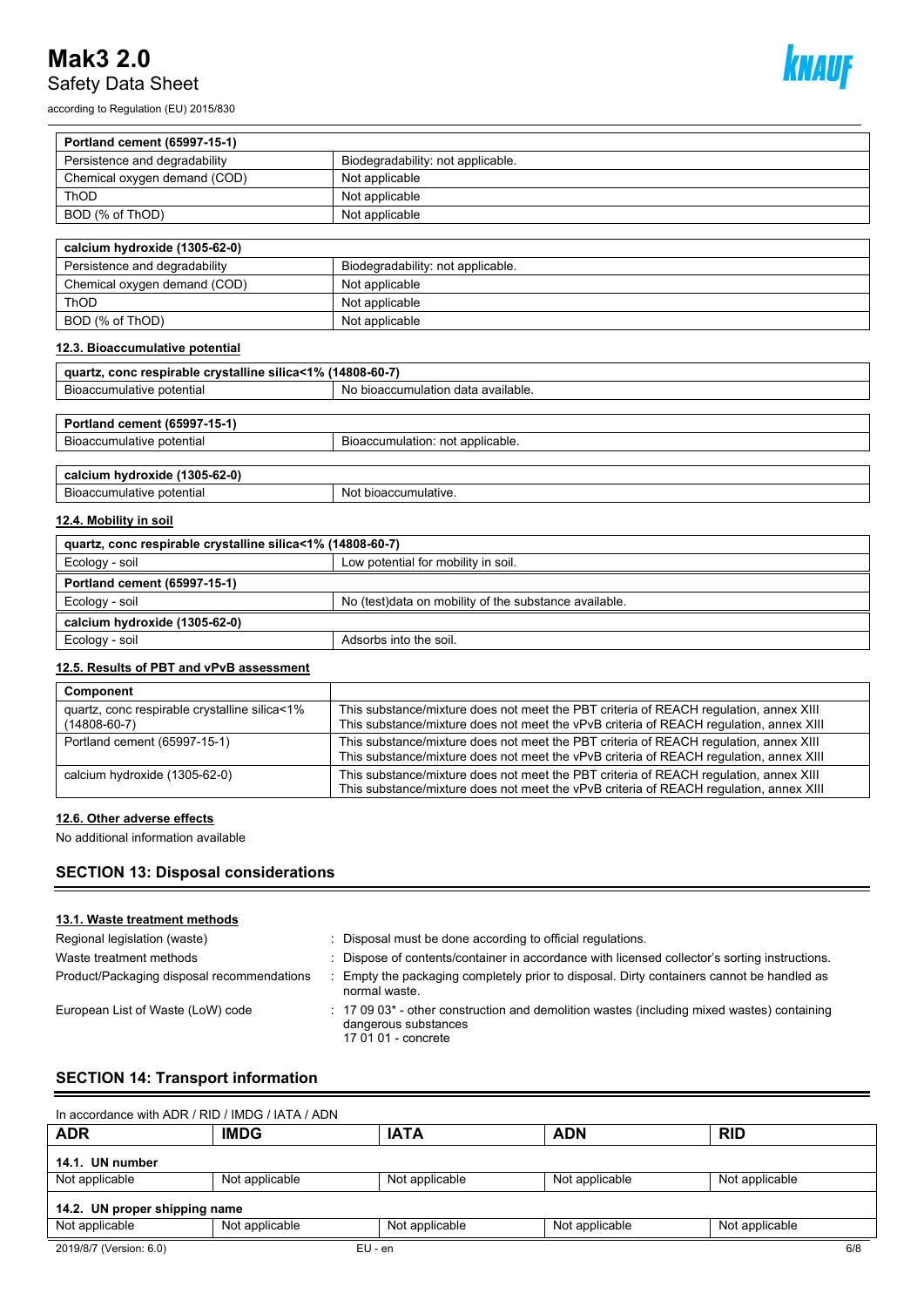

according to Regulation (EU) 2015/830

| <b>ADR</b>                             | <b>IMDG</b>    | <b>IATA</b>    | <b>ADN</b>     | <b>RID</b>     |
|----------------------------------------|----------------|----------------|----------------|----------------|
| 14.3. Transport hazard class(es)       |                |                |                |                |
| Not applicable                         | Not applicable | Not applicable | Not applicable | Not applicable |
| Not applicable                         | Not applicable | Not applicable | Not applicable | Not applicable |
| 14.4. Packing group                    |                |                |                |                |
| Not applicable                         | Not applicable | Not applicable | Not applicable | Not applicable |
| 14.5. Environmental hazards            |                |                |                |                |
| Not applicable                         | Not applicable | Not applicable | Not applicable | Not applicable |
| No supplementary information available |                |                |                |                |

## **14.6. Special precautions for user**

**- Overland transport**

Not applicable

**- Transport by sea** Not applicable

**- Air transport** Not applicable

**- Inland waterway transport** Not applicable

**- Rail transport** Not applicable

**14.7. Transport in bulk according to Annex II of Marpol and the IBC Code**

Not applicable

## **SECTION 15: Regulatory information**

## **15.1. Safety, health and environmental regulations/legislation specific for the substance or mixture**

#### **15.1.1. EU-Regulations**

Contains no REACH substances with Annex XVII restrictions Contains no substance on the REACH candidate list Contains no REACH Annex XIV substances

## **15.1.2. National regulations**

No additional information available

## **15.2. Chemical safety assessment**

No additional information available

## **SECTION 16: Other information**

This safety data sheet replaces the previous version of 2015/4/28. The following changes were made:

#### Contact person **interval information service** (see point 1): Technical information service (see point 1):

A call to Knauf Direkt will be charged at 0.39 € per minute. Callers, the telephone numbers of whom are not saved in the Knauf Gips KG address database, e.g. private property owners or noncustomers, will pay 1.69 € per minute from the German network. Callers using mobile telephones will be charged according to the network provider and tariff.

# Full text of H- and EUH-statements: Eye Dam. 1 Serious eye damage/eye irritation, Category 1

| Skin Irrit, 2 | Skin corrosion/irritation, Category 2                                                      |
|---------------|--------------------------------------------------------------------------------------------|
| STOT SE3      | Specific target organ toxicity — Single exposure, Category 3, Respiratory tract irritation |
| H315          | Causes skin irritation.                                                                    |
| H318          | Causes serious eye damage.                                                                 |
| H335          | May cause respiratory irritation.                                                          |